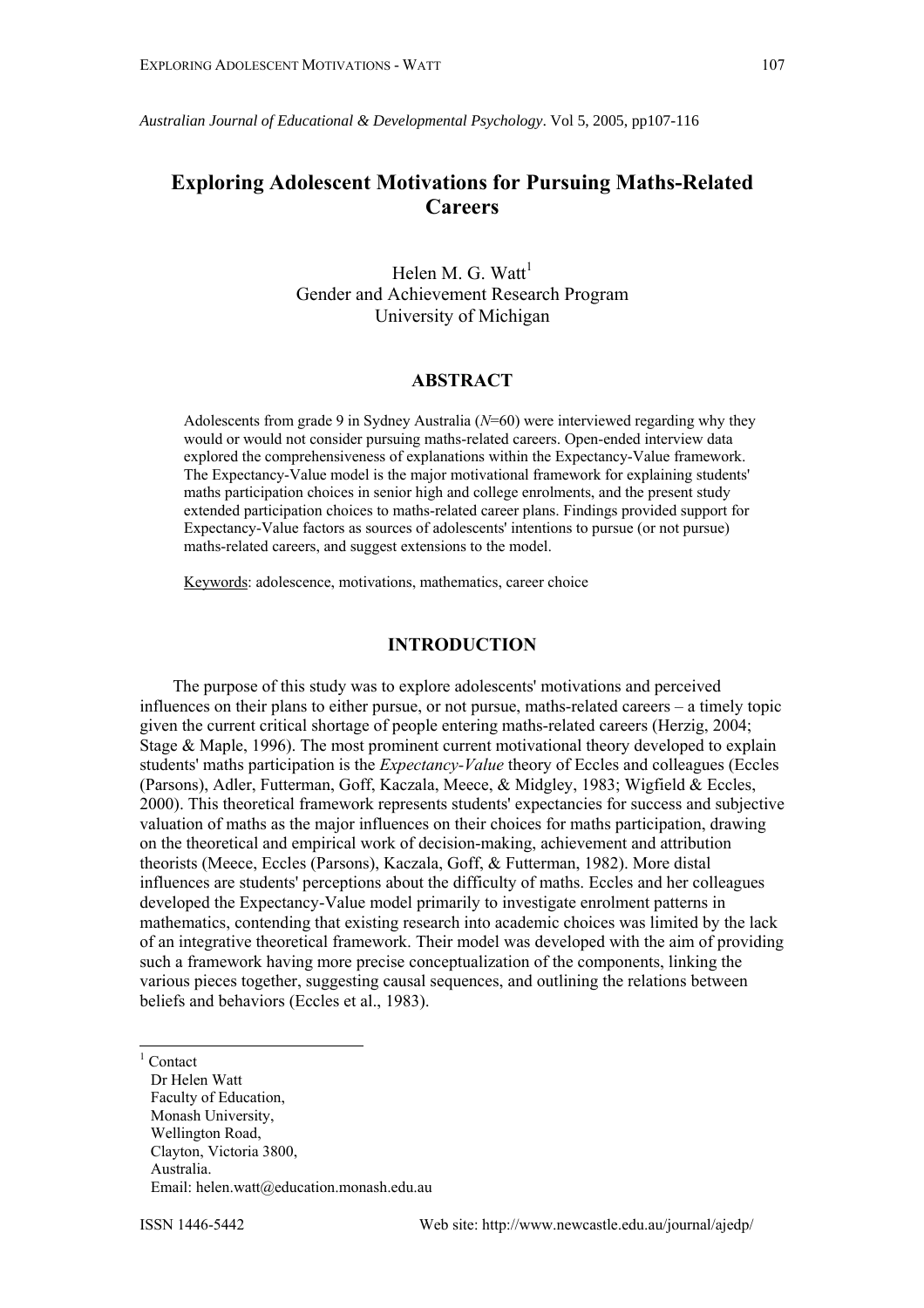Eccles and her colleagues have widely demonstrated the influences of maths expectancies and values on students' choices to participate in maths in senior high and college enrolments (e.g., Eccles (Parsons) et al., 1983; Eccles (Parsons), 1984; Eccles, 1985; Eccles, Adler, & Meece, 1984; Meece et al., 1982; Meece, Wigfield, & Eccles, 1990; Wigfield, 1994; Wigfield & Eccles, 1992; see also Watt, in press a). The Expectancy-Value model has guided extensive quantitative and longitudinal research. However, it is also important to explore whether adolescents express additional important factors for their maths-related choices, that have not been focused on within this approach. That is the impetus for the present study, which explores the exhaustiveness and processes underlying key elements of the model using an open-ended interview procedure. The study also extends examination of the influences on choices for maths participation to adolescents' *career plans*, forming an important contribution to extending our understanding of maths-related choices beyond the high-school years.

Within the Expectancy-Value framework of Eccles and colleagues, *expectancies for success* are empirically similar to ability beliefs, defined as perceptions of one's current competence at a given activity (Eccles & Wigfield, 1995). *Values* have been defined as containing four components (Eccles (Parsons) et al., 1983; Wigfield & Eccles, 1992): 'intrinsic value' refers to the enjoyment one gets from carrying out a given task; 'utility value' to how a task will be useful to an individual in the future; 'attainment value' to the importance of doing well on the task; and 'cost' to what the individual has to sacrifice doing to carry out the task, as well as the effort required to complete it. Most of the empirical work conducted by Eccles and her colleagues has been carried out with the first three of these values (Wigfield & Eccles, 2000).

The present open-ended interview investigation explored whether other important influences were operative in students' plans regarding participation – or non-participation – in maths-related careers, thereby investigating the comprehensiveness of the Expectancy-Value framework in explaining those choices, and probing the processes underlying their explanations. From this theoretical perspective, students planning to pursue maths-related careers were expected to cite reasons relating to: 1) their expectations of being successful in maths, 2) their high mathematical ability, 3) their interest in maths, 4) perceptions of maths as useful, 5) regarding maths as important to do, and/or 6) not having competing interests or costs. Students planning *not* to pursue maths-related careers were anticipated to give explanations relating to 1) expectations of not succeeding in maths, 2) their low mathematical ability, 3) being uninterested in maths, 4) not perceiving maths as useful, 5) not needing maths or regarding maths as unimportant, and/or 6) having competing interests or costs. Additional reasons outside these key Expectancy-Value factors were of particular interest in terms of exploring the model's comprehensiveness for understanding students' perceived influences on their maths-related career plans.

### **METHOD**

#### *Participants*

Participants (*N*=60) were selected from a larger cohort of 459 grade 9 students from three coeducational government schools in an upper-middle class area of metropolitan Sydney (see Watt, 2002), of comparable socioeconomic status (based on socioeconomic index for areas, ABS, 1991). Grade 9 adolescents were selected for the study, since around this age (14.5 years) students are beginning to explore their career choices, and previous research has empirically demonstrated considerable consistency in the maths-relatedness of adolescents' career aspirations from grade 9 through senior high school (Watt, in press b).

Interviewees were selected from the larger-scale survey study according to their gender, high and low perceived mathematical talent self-ratings, and high and low measured mathematical performance on standardized tests (Progressive Achievement Test Form 2B, ACER, 1984, alpha=.80). This resulted in a mix of similar numbers of males and females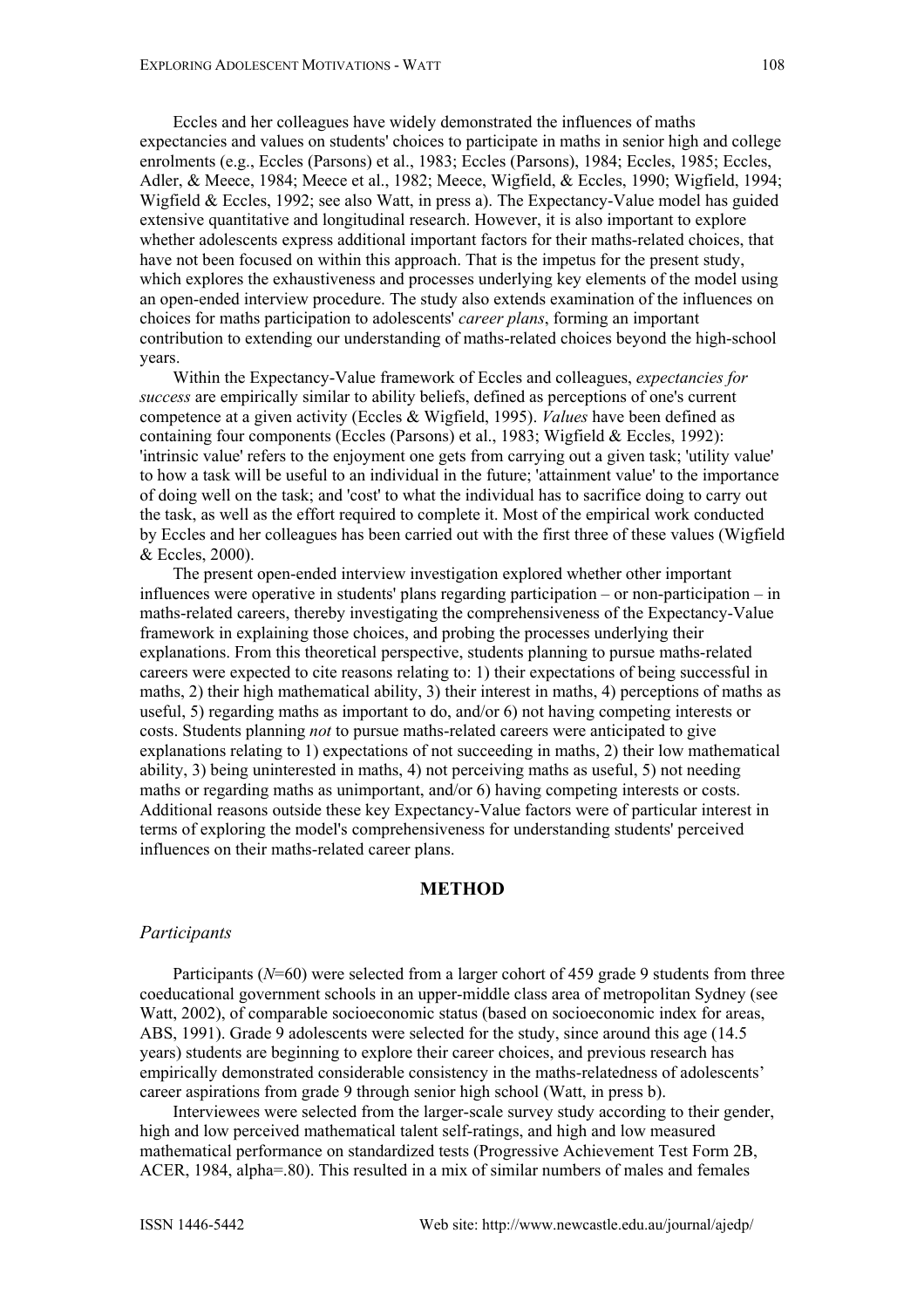having high and low perceptions about their mathematical talents (see Watt, 2002, 2004), and high and low maths achievement, since adolescents' perceptions of their mathematical talents have been found to influence their maths-related educational and occupational aspirations over and above their actual achievement (Watt, in press a, b; for ability self-concepts see also: Simpkins, Davis-Kean, & Eccles, in press). Triad splits were used to determine 'high' and 'low' groups in each case<sup>2</sup>[,](#page-2-0) with 10 interviewees randomly selected within each condition as illustrated in Table 1.

| Table 1: Interviewee Group Composition |  |
|----------------------------------------|--|
|----------------------------------------|--|

|                        | high maths talent<br>perceptions              | low maths talent<br>perceptions            |
|------------------------|-----------------------------------------------|--------------------------------------------|
| high maths performance | 10 boys (group $1)$ )<br>$10$ girls (group 2) | 10 boys (group 5)<br>10 girls (group $6$ ) |
| low maths performance  | $10$ boys (group 3)<br>10 girls (group 4)     |                                            |

### *Procedure*

Intentions whether or not to pursue a mathematics-related career were assessed via an open-ended question in which students were asked whether they would consider pursuing a maths-related career. They were then asked why or why not. Individual interviews were conducted mid-year following informed consent of interviewees and parents, and were carried out by the researcher and a trained male research assistant. To control for the gender interface, the male interviewer interviewed all the boys, and I interviewed all the girls. Interviewees were assured of the confidentiality of their responses, invited to select an alias name, and told that the purpose of the interview was to find out more about their perceptions related to maths, from the surveys earlier that year.

#### *Analyses*

Interviews were initially transcribed and copies were sent to interviewees for comment<sup>[3](#page-2-1)</sup>. Responses to each question were collated within each of the six interview groups, and analyzed using constant comparative analytic procedures (Glasser & Strauss, 1967) to derive sets of concepts, that were then grouped into categories, and delineated in terms of properties and dimensions related to key explanatory factors in the Expectancy-Value model. Example passages from transcripts were selected for illustrative purposes as typifying certain themes, and exceptions to themes were identified to describe divergent processes. The interview excerpts provided for the expression of participants' voices (Geertz, 1993).

Confidence in inference is enhanced within the present study, by the use of random sampling techniques to select interviewees within each of six groupings. It is unlikely, therefore, that emergent patterns for each group would be absent in the general population represented by each. Following Merriam (1988), I report interpretations and inferences in detail, to allow the reader to determine the relevance and transferability of these findings and conclusions to other contexts. The typicality of cases in the present study is clearly established through definitive and replicable interviewee selection criteria, so that readers

<span id="page-2-0"></span><sup>&</sup>lt;sup>2</sup> <sup>2</sup> Cut-offs for boys and girls using 33rd and 67th percentiles on the 28-item mathematics test were 20 and 24 for boys, 21 and 24 for girls. For perceived mathematics talent cut-offs on the 7-point Likerttype scales were 4.24 and 5.28 for boys, 4.00 and 4.80 for girls.

<span id="page-2-1"></span><sup>&</sup>lt;sup>3</sup> Only one participant made changes to her transcript, all of which were typographical.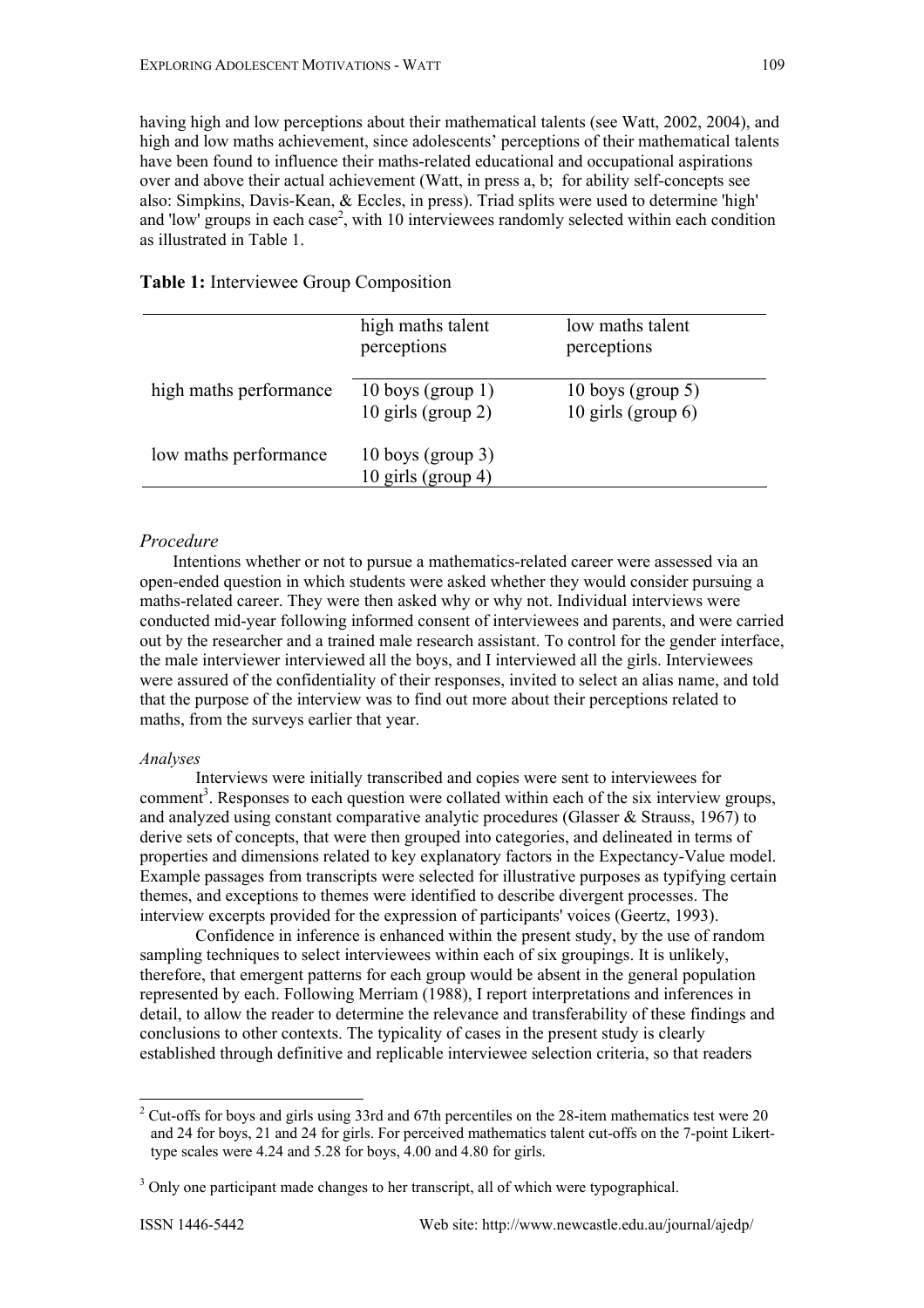# **RESULTS**

#### *Perceived Influences on Planned Participation in Mathematics-Related Careers*

Many respondents were unsure what their intended careers might be (represented by the 'maybe' row in Table 2). This is not too surprising, given that in grade 9 students are likely to be beginning to explore their career choices. Table 2 shows the numbers of boys and girls within each of the six groups planning to pursue, or *not* to pursue, maths-related careers.

Overall, twice as many boys as girls stated that they planned to pursue maths-related careers. This was true for students having high maths achievement but low talent perceptions (groups 5 and 6), and students having low maths achievement but high talent perceptions (groups 3 and 4). In contrast, among students who had both high achievement *and* talent perceptions (groups 1 and 2), more girls than boys aspired to maths-related careers.

Greater numbers of girls than boys planned to pursue *non*-maths-related careers across the sample. This was the case for students having low achievement and high talent perceptions (groups 3 and 4), although that pattern was reversed for students with high achievement and low talent perceptions (groups 5 and 6), and equal numbers of boys and girls planned on non-maths-related careers in the high achievement and talent perceptions groups (1 and 2).

|                | $G1 -$<br>boys | $G2 -$<br>girls | $G3 -$<br>boys girls | $G4$ -    | $G5 - G6 -$<br>boys | girls                            | <b>Total</b><br>boys | <b>Total</b><br>girls |
|----------------|----------------|-----------------|----------------------|-----------|---------------------|----------------------------------|----------------------|-----------------------|
| Yes            |                | $\mathcal{E}$   | $\sim$ 5             | $\sim$ 1. | 2                   | $\begin{array}{c} 0 \end{array}$ |                      |                       |
| Maybe 6        |                | $\overline{4}$  |                      |           | 4 2 1 5             |                                  | 11                   |                       |
| N <sub>0</sub> | 3              |                 |                      |           | 3 1 7 7 5           |                                  |                      | 15                    |

**Table 2:** Numbers of Interviewees Planning to Pursue Maths-Related Careers

### *Reasons for Planning to Pursue a Maths-Related Career*

In response to the question "Do you think you will pursue a maths-related career?", the most common reason given by the 12 of the 60 students who responded "yes", was that their aspired career entailed maths, with maths therefore being instrumental to them pursuing their career of choice (6 responses). Self-perceptions of being good at maths was the next most frequent response (4 responses), while only one response related to each of interest in maths and task difficulty, and one reference to parental expectations.

*Maths Being Instrumental to Career of Choice.* Six students stated that the career in which they were interested *happened* to involve maths, although they were interested in those careers for reasons *other* than their mathematical content. These adolescents' plans to pursue maths-related careers were not based on their interest in or evaluations about maths, but instead on their interest in particular occupations which entailed maths. This reason was cited only by adolescents having high mathematical talent perceptions, equally often for those having realistic (groups 1 and 2) and unrealistic high talent perceptions (groups 3 and 4), and equally often by boys and girls.

Fred: Oh, I think because I would like to have a business … and you need maths. (group 1)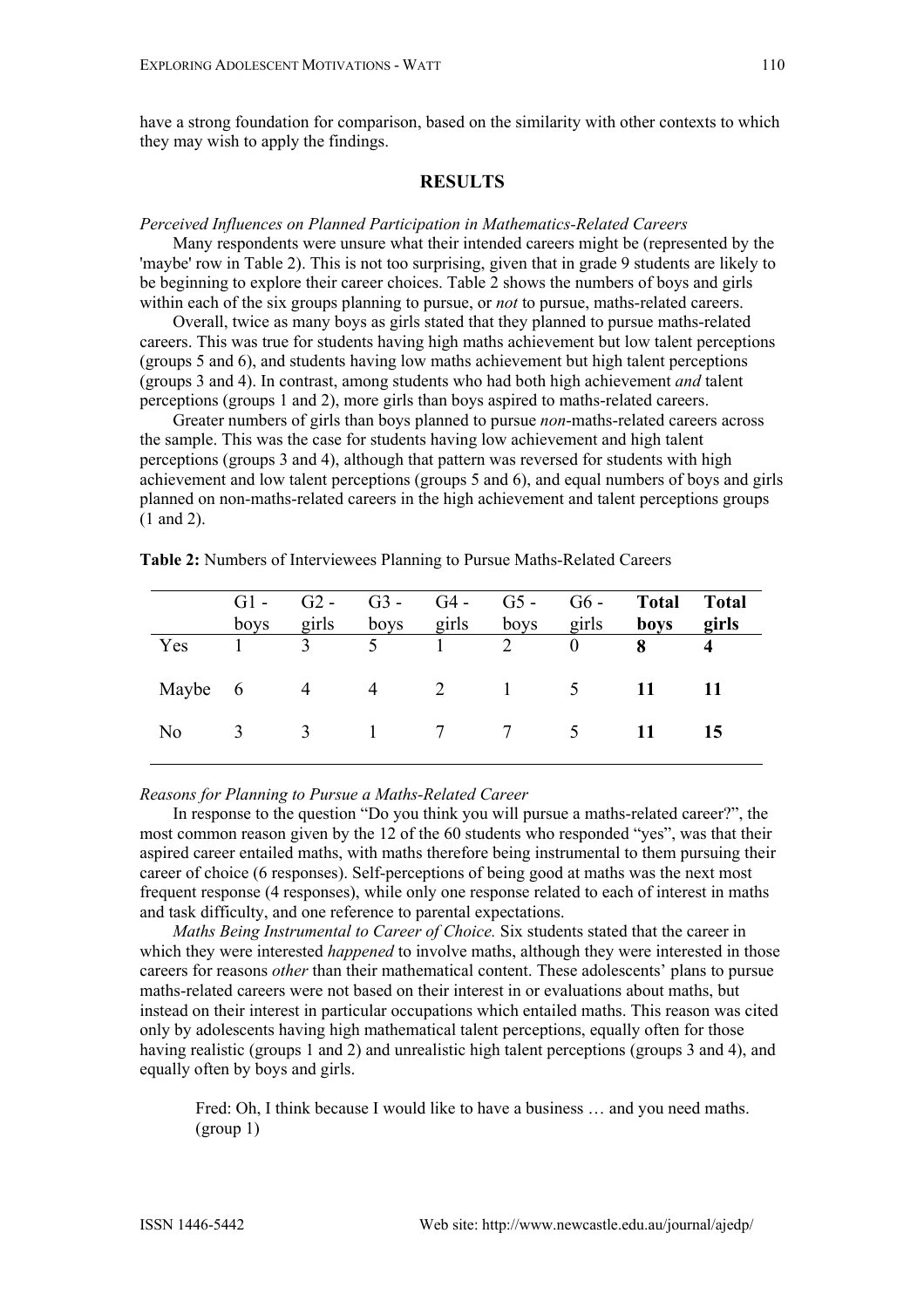David: Yes. Flying, you need good maths, like to work things out, like height you need such-and-such a thing … I do gliding at the moment. I'm pretty serious, I've always wanted to fly and I enjoy it when I do get to. Int: Is it an interest in maths that makes you want to fly? David: Not really [laugh], it's just a love of flying itself. (group 3)

Ariel: I was wanting to be a vet and stuff like that so that's sort of maths a bit, like it involves maths, like medicine sort of stuff like that, 'cause I really like animals and stuff like that, so I'd be something like a vet. (group 2)

Laura: Yes… I think it's because… well my dad wants me to study medicine. I never really knew what I wanted to do, but I'd like to study medicine. 'Cause my dad wants me to study medicine 'cause he couldn't do it, 'cause his parents couldn't afford it. Int: Does medicine interest you personally?

Laura: Yes, I think because I've been sick a lot and I know what it feels like to be sick. (group 2)

Clearly the maths-relatedness of these adolescents' aspired careers was not the reason that they wished to pursue them. Fred recognized the relevance of maths to running a business, David to being a pilot, and Ariel to becoming a vet. David in particular made it clear that the maths was quite incidental to his interest in flying. Laura's response, while reflecting an intrinsic interest in studying medicine, revealed that this interest came from a personal understanding of what it was like to be sick, as well as wanting to fulfil her father's expectations.

This 'instrumentality' of maths to students' chosen career was the most frequent reason given by respondents planning to pursue maths-related careers. They were not interested in maths *per se*, but were interested for other reasons in careers which happened to involve maths. This relates somewhat to Eccles et al.'s 'utility value' construct (Eccles (Parsons) et al., 1983; Wigfield & Eccles, 2000), concerning the extent to which individuals choose to participate in maths tasks because they regard maths as useful to them. However, their operationalisation of utility value does not capture this 'incidental' aspect of maths *happening* to be involved in adolescents' aspired careers, on which respondents planned for reasons independent of their maths-relatedness. Utility value taps the 'instrumental' aspect, but less so the 'incidental' aspect, or non-centrality of maths-related features in attracting adolescents to those careers.

*Being Good at Maths*. "Being good at maths" was the second most common reason given for intending to pursue a maths-related career, and related directly to 'perceived maths ability' in the Expectancy-Value framework. These responses came mostly from boys' with unrealistic high talent perceptions (group 3: 3 responses), and also from Tamara, who had high talent perceptions *and* performance (group 2). The boys' responses tended to simply reflect positive self-perceptions of mathematical ability, as illustrated by Stefan: "Um… I like engineering stuff. My brother's friends said that if you are good at maths and science you could do engineering". Tamara's response, "Because I'm better at maths than any other subjects", showed that she perceived herself as being good at maths relative to her other school subjects. This was illustrative of some tendency for girls' maths-related perceptions to be contextualized against their other academic subjects.

*Maths Interest.* Expressed interest in maths was mentioned only by Steve as the reason for him planning to pursue a maths-related career. Steve had low talent perceptions and high performance (group 5) and planned to participate in a maths-related career because he found maths intrinsically interesting:

Steve: Um… maybe engineering. Int: Yeah? Why's that? Steve: Um… it's interesting. Int: Okay. Is it interesting because there's maths involved?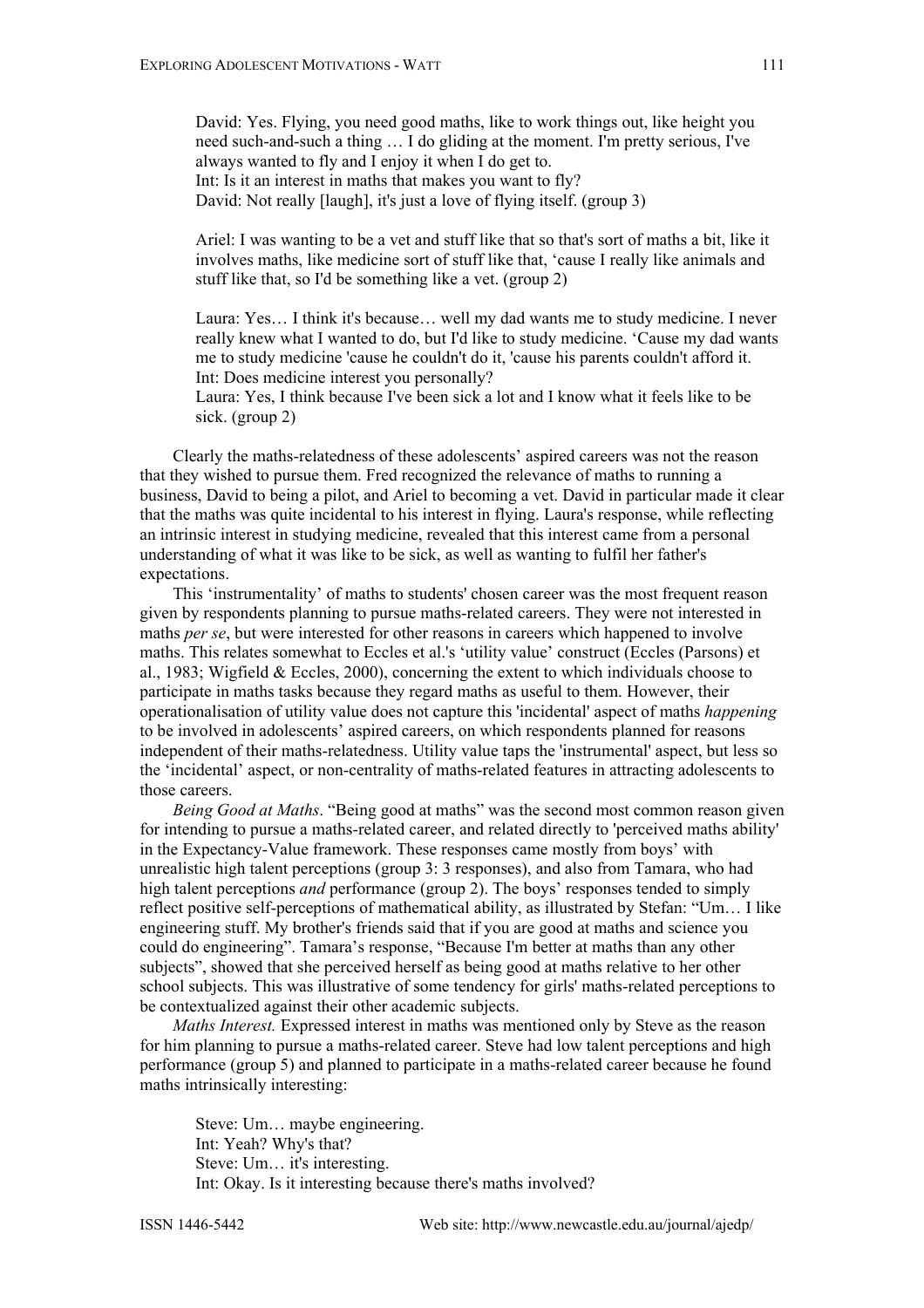Steve: Yes. Maths is fun. Int: You like maths do you? Steve: Yes. Int: Why is that, why do you find it fun? Steve: It's pretty amazing. Int: Is it? Just answers you can come up with, and ways of working things out? Steve: Yes.

It is intriguing that Steve held such strong interest in maths at the same time as having low perceptions about his mathematical talent, and despite his high performance. Maths interest mapped to the 'intrinsic values' component of the Expectancy-Value framework, posited to directly impact on maths participation choices, independently of individuals' ability-related beliefs.

*Low Perceptions of Task Difficulty.* William also held low talent perceptions and had high mathematical performance (group 5), similar to Steve. William planned to be an accountant, because "… probably should be an easy job". This reason maps to the Expectancy-Value 'task difficulty' factor, which Eccles, Wigfield *et al.* believe does not directly impact on maths choices. In support of this, William was the only person to mention task difficulty features as his reason for pursuing a maths-related career, although there may be features about accountancy other than its maths-relatedness that led him to this conclusion. Eccles and her colleagues posit that task difficulty perceptions shape individuals' expectations of success, which then in turn impact on choice-making (Eccles et al, 1983), and recent Australian research also provides empirical evidence for this indirect influence of task difficulty perceptions (Watt, in press b).

*Perceived Influences on Plans to Not Pursue a Maths-Related Career* 

Of the 26 adolescents who indicated that they would *not* pursue a maths-related career, overwhelmingly, the most common response from 17 respondents was that they had interests other than maths. Although related to lack of interest in maths, this response is qualitatively different, in that it reflects lack of interest in maths relative to other subjects, and so does not *preclude* liking maths. Low self-perceptions of mathematical ability and disliking maths were the next most common responses (5 each), with only one reference to maths being too hard. These reasons again reflected the three key Expectancy-Value constructs of self-, task- and values perceptions.

*Having Interests Other than Maths*. Two-thirds of the students raised having interests in areas other than maths as their reason for not wishing to pursue a maths-related career. This response was given more than twice as often by girls (12 responses) than by boys (5 responses), and similarly frequently across the realistic high talent perceptions (groups 1 and 2: 5 responses), unrealistic high talent perceptions (groups 3 and 4: 6 responses), and unrealistic low talent perceptions groups (groups 5 and 6: 6 responses). Interests other than maths that were cited by boys showed no particular pattern, being journalism, music and business. In contrast, the alternative interests raised by girls related mostly to the arts (music, fashion (n=2), 'something creative', acting, and dance), with marine biology, sport and medicine also mentioned.

Frank did not consider the possibility of a maths-related career, because he already knew that he wanted to be a sportsman and play baseball. Interestingly, Frank did not consider he lacked ability in maths (consistent with his membership of group 1: high talent perceptions and high performance), he observed that "Just a lack of interest" was the reason he did not plan to pursue a maths-related career.

Similarly, Agatha (group 2, high talent perceptions and high performance), although less decisive about what she wanted to do, knew she wanted to do something related to sport:

Agatha: I want to do something to do with sports because I like sports, like I want to do sports medicine or something…

Int: So what you decide will be because you're interested in it? Agatha: Yeah… you'd have to like it otherwise it gets boring.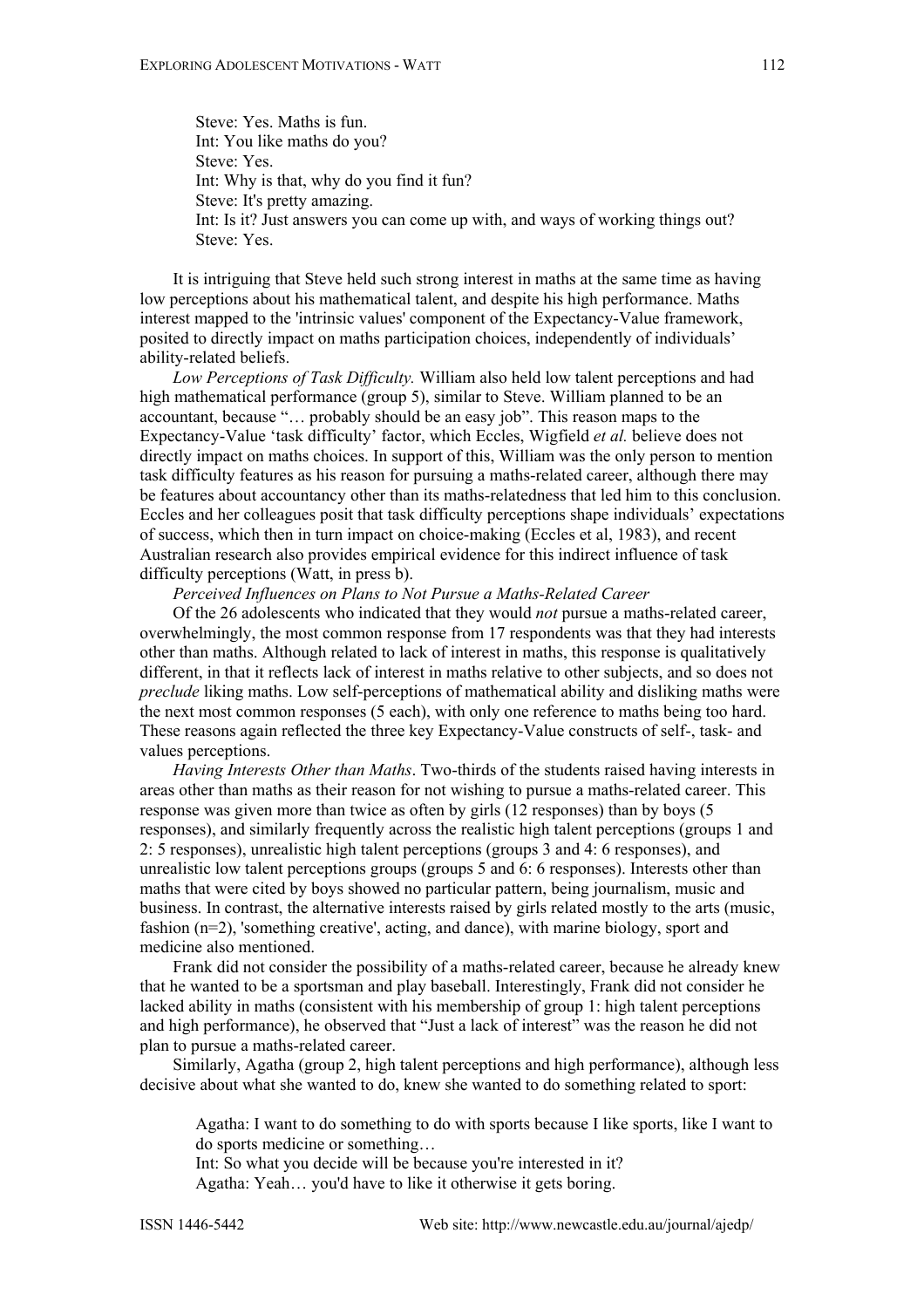Sarah, who had high talent perceptions and low performance (group 4), illustrated the pattern for female interest in the arts, having interests apart from maths that she wished to pursue:

Sarah: I like fashion and art and all that. Int: So basically you're more interested in other things than maths? Sarah: Yes.

These students did not wish to pursue maths-related careers at this point in time in their schooling, not because they were *not* interested in maths necessarily, but because they had *competing* interests that they wished to pursue. For girls, these competing interests were typically of a creative nature. This explanation relates to the 'cost' values component of the Eccles, Wigfield and colleagues' Expectancy-Value framework, which refers to what the individual has to give up in order to participate in maths. Students' other interests can be considered competing options within this perspective.

*Not Being Good at Maths*. The next most frequent reason given for not planning to have a maths-related career was not being good at maths (5 responses). This was given as a reason most frequently by students with unrealistic low talent perceptions (3 responses from group 5, 1 response from group 6), as well as by Jane from group 4 (girls with high talent perceptions and low performance). An example from group 5 was Tony, who despite quite liking maths did not consider himself good at it: "I think maths is okay but I'm not really that good at it".

Jane (group 4) had no intention of pursuing a maths-related career because she did not consider herself good at maths relative to her other school subjects. This was another example of girls' maths-related self-perceptions being contextualized against their self-perceptions in other academic domains: "Because it's not my best subject and I don't know what I'm going to do but I don't think it would be maths". Holly (group 6) neither enjoyed maths nor perceived herself as good at it. Her career plans were related to the arts, as was typical for the girls having interests apart from maths that they wished to pursue.

Holly: Because I'm not very good at it and I don't enjoy it at all, it's not what I want to spend my life doing. Int: Do you know what you want to do yet? Holly: Yep, I want to be an actress.

*Disliking Maths*. Disliking maths was a response given equally as often as not being good at maths (5 responses) for planning not to have a maths-related career. Similarly, this reason was given most often by adolescents having unrealistic low talent perceptions (groups 5 and 6: 4 responses), as well as by Joe who had unrealistic high talent perceptions (group 3). Joe was not interested in maths because he did not find it exciting: "I don't find it very interesting [laugh]… It's not a very exciting subject". Paul was an example from group 5 who stated that he hated maths because he perceived it to be factual, uncreative and not useful:

Paul: I just hate it because I'm more into – maths is like all facts, I'm more into like an ability to speak. I like arguments, trying to get yourself out of things. I don't like maths, I don't see a real point in maths. They say it's exercise, gymnastics for the mind. Like we are doing surds now and I asked the teacher 'where in my life am I going to use surds?' and she said 'never'. Then I don't see why I am actually doing it.

Jessica (group 6) was not interested in maths by comparison with other school subjects she enjoyed:

Jessica: Because I don't take that much interest in maths, it's not my favourite subject. Int: What is? What is your favourite subject?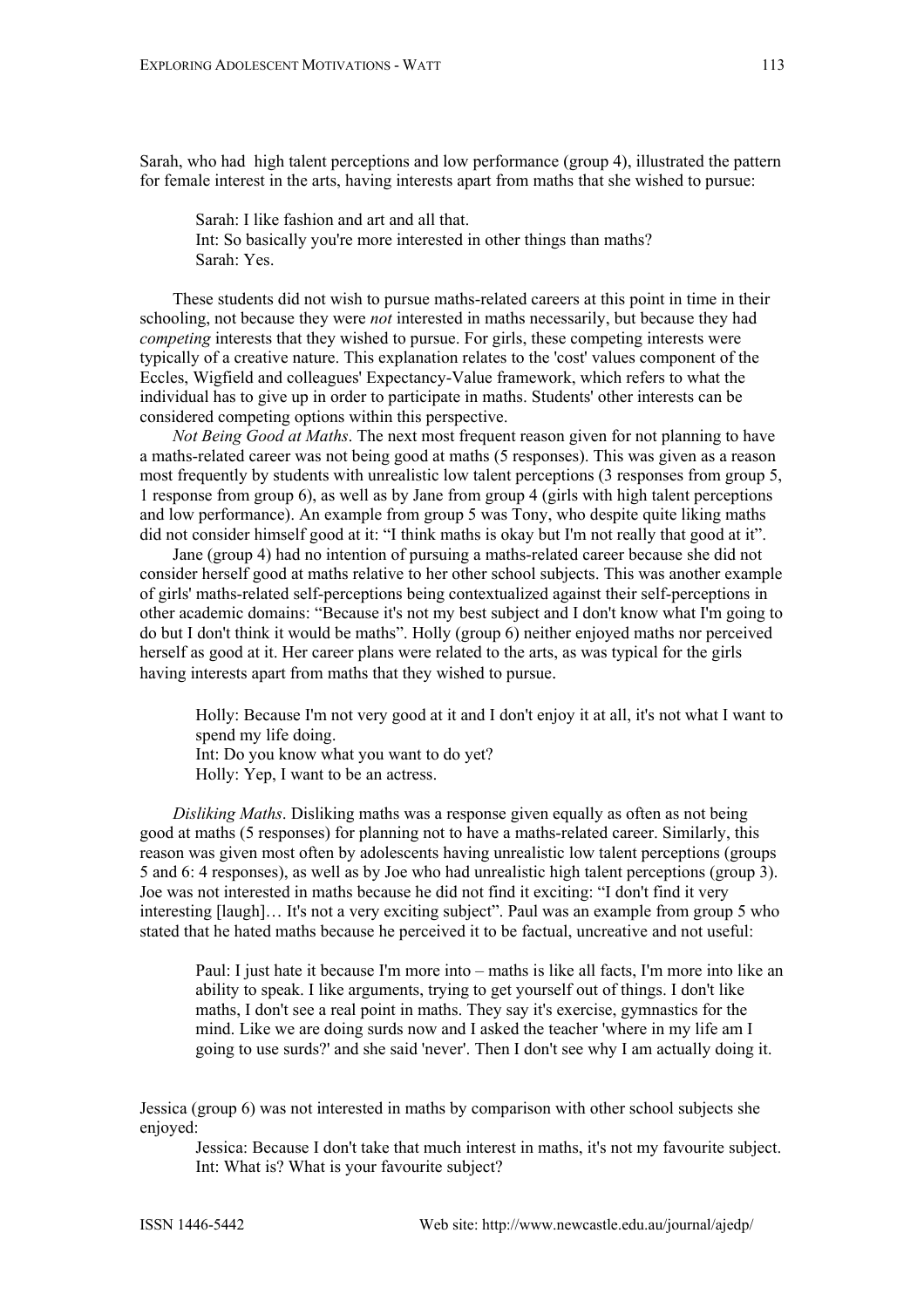Jessica: I like doing art, music and history.

It appears that these boys did not find maths interesting in and of itself. Jessica's lack of interest in maths was relative to her greater interest in other creative subjects that she enjoyed, again reflective of a trend for girls to contextualize their maths-related perceptions against other academic domains.

*Finding Maths Too Hard*. Finding maths too hard was distinct from not being good at maths, since the former relates to 'task' and the latter to 'self' features. This response was given by Amy in group 4, who also made reference to being more interested in things other than maths:

Amy: As a job for me I don't think I can do it, like it's a bit hard for me... Int: Okay. All right. Would you be interested in it though or would you be interested in other things?

Amy: More interested in other things.

# **DISCUSSION**

Of the students who stated that they either planned to, or planned not to, pursue a mathsrelated career, responses all reflected key elements of the Expectancy-Value framework, with one addition relating to father expectations. Self-perceptions of ability, task difficulty and values were all reasons raised by respondents. The most common reason for planning to pursue a maths-related career was that the careers in which adolescents were interested *happened* to involve maths. Here, features of the intended careers that attracted adolescents were independent of their maths-relatedness. This relates to Eccles et al.'s 'utility value' construct which assesses the extent to which maths will be useful in students' planned careers (Wigfield & Eccles, 1992), although that construct does not really capture this 'incidental' aspect of student-described maths instrumentality. Self-perceptions of mathematical ability were the next most common reason for plans to pursue maths-related careers, with single responses reflecting intrinsic value and task difficulty. Values emerged as the most frequent determinant of maths-related career plans, followed by ability perceptions, with task difficulty perceptions infrequently mentioned. This pattern maps directly to propositions within the Expectancy-Value theoretical framework.

The most common reason for planning *not* to pursue a maths-related career was that students were interested in areas other than maths. Although related, this is distinct from lack of interest in maths, since having interests other than maths does not preclude also being interested in maths. These competing interests therefore relate to the 'cost' component of values as conceptualized by Eccles, Wigfield and colleagues (Eccles (Parsons) et al., 1983; Wigfield & Eccles, 1992, 2000), which refers to what the individual has to give up in order to participate in maths. Lack of interest in maths, the 'intrinsic values' component of the Expectancy-Value framework, was the next most frequent explanation, along with low selfperceptions of mathematical ability. Again, there was only one reference to maths being too hard, the 'task difficulty' component of the model.

Importantly, students' explanations for why they planned to pursue (or not pursue) maths-related careers corroborated major predictive factors in the Expectancy-Value model of Eccles, Wigfield and colleagues (Eccles (Parsons) et al., 1983; Wigfield & Eccles, 2000). Self- and values perceptions are posited to be the most immediate influences on students' plans for mathematics coursework participation in that model, and the present analysis has also extended this proposition to maths-related career participation, which has clear social relevance. Task difficulty features merited only a single mention, supporting notions that difficulty perceptions do not directly impact on academic choice outcomes (Eccles (Parsons) et al., 1983).

Through eliciting spontaneous student explanations regarding why they planned to either pursue, or not pursue, maths-related careers, this exploratory study supports the comprehensiveness of Expectancy-Value theorisation of self- and value perceptions being key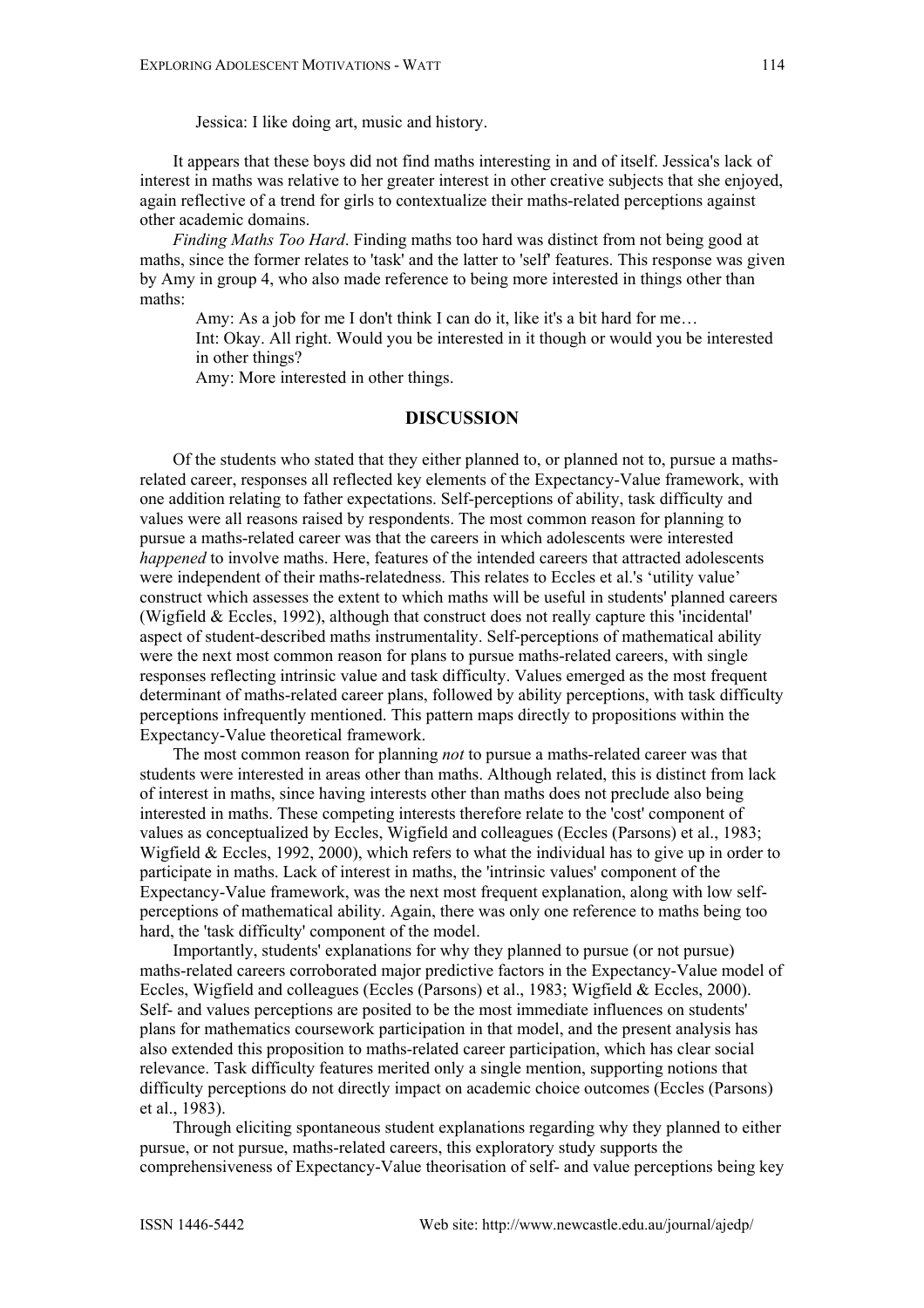predictors of academic choice outcomes (Eccles (Parsons) et al., 1983; Wigfield & Eccles, 2000). In fostering students' plans for participation in maths-related careers, maths values, and to a lesser extent self-perceptions, are therefore of most concern. As in the Expectancy-Value model, values were found to be the strongest influence, followed by self-perceptions of mathematical ability. Value perceptions are proposed to be the most indicative of choice outcomes, particularly intrinsic value (Eccles (Parsons) et al., 1983; Eccles (Parsons), 1984), with the extent to which students are interested in and enjoy a subject being the primary influence on whether they elect to participate in it at its higher levels, both in senior high and planned careers. It is worth noting that for planned careers, intrinsic value was mentioned only once as a determinant of maths-related career plans; while the identified 'maths being instrumental to career of choice' theme was by far the most common response. Further work on notions of maths being instrumental, yet incidental, may be a fruitful area of expansion for that 'values' factor. Further research is also needed with older adolescents for whom career choice is more proximal, and young adults for whom this is an actuality.

# **REFERENCES**

- ABS. (1991). *Index of Education and Occupation* (No. Catalogue No. 2912.0). Sydney: Australian Bureau of Statistics.
- ACER. (1984). *Progressive achievement tests of mathematics.* Melbourne, Australia: Australian Council for Educational Research.
- Eccles (Parsons), J., Adler, T. F., Futterman, R., Goff, S. B., Kaczala, C. M., Meece, J. L., et al. (1983). Expectancies, values, and academic behaviors. In J. T. Spence (Ed.), *Achievement and achievement motivation* (pp. 75-146). San Francisco, CA: W.H. Freeman.
- Eccles (Parsons), J. S. (1984). Sex differences in mathematics participation. In M. W. Steinkamp & M. L. Maehr (Eds.), *Advances in motivation and achievement* (Vol. 2: Women in science, pp. 93-137). Greenwich, CT: JAI Press.
- Eccles, J. S. (1985). A model of student enrolment decisions. *Educational Studies in Mathematics, 16,* 311-314.
- Eccles, J. S., Adler, T. F., & Meece, J. L. (1984). Sex differences in achievement: A test of alternate theories. *Journal of Personality and Social Psychology, 46,* 26-43.
- Eccles, J. S., & Wigfield, A. (1995). In the mind of the actor: The structure of adolescents' achievement task values and expectancy-related beliefs. *Personality and Social Psychology Bulletin, 21,* 215-225.
- Geertz, C. (1993). *The interpretation of cultures: Selected essays.* London: Fontana.
- Glasser, B. G., & Strauss, A. L. (1967). *The discovery of grounded theory: Strategies for qualitative research.* Chicago: Aldine.
- Herzig, A. H. (2004). Becoming mathematicians: Women and students of color choosing and leaving doctoral mathematics. *Review of Educational Research, 74,* 171-214.
- Meece, J. L., Eccles (Parsons), J. S., Kaczala, C., Goff, S. B., & Futterman, R. (1982). Sex differences in math achievement: Toward a model of academic choice. *Psychological Bulletin, 91,* 324-348.
- Meece, J. L., Wigfield, A., & Eccles, J. S. (1990). Predictors of math anxiety and its consequences for young adolescents' course enrollment intentions and performances in mathematics. *Journal of Educational Psychology, 82,* 60-70.
- Merriam, S. B. (1988). *Case study research in education: A qualitative approach.* San Francisco: Jossey-Bass.
- Simpkins, S. D., Davis-Kean, P. E., & Eccles, J. S. (in press). Math and science motivation: A longitudinal examination of the links between choices and beliefs. *Developmental Psychology.*
- Stage, F. K., & Maple, S. A. (1996). Incompatible goals: Narratives of graduate women in the mathematics pipeline. *American Educational Research Journal, 33,* 23-51.